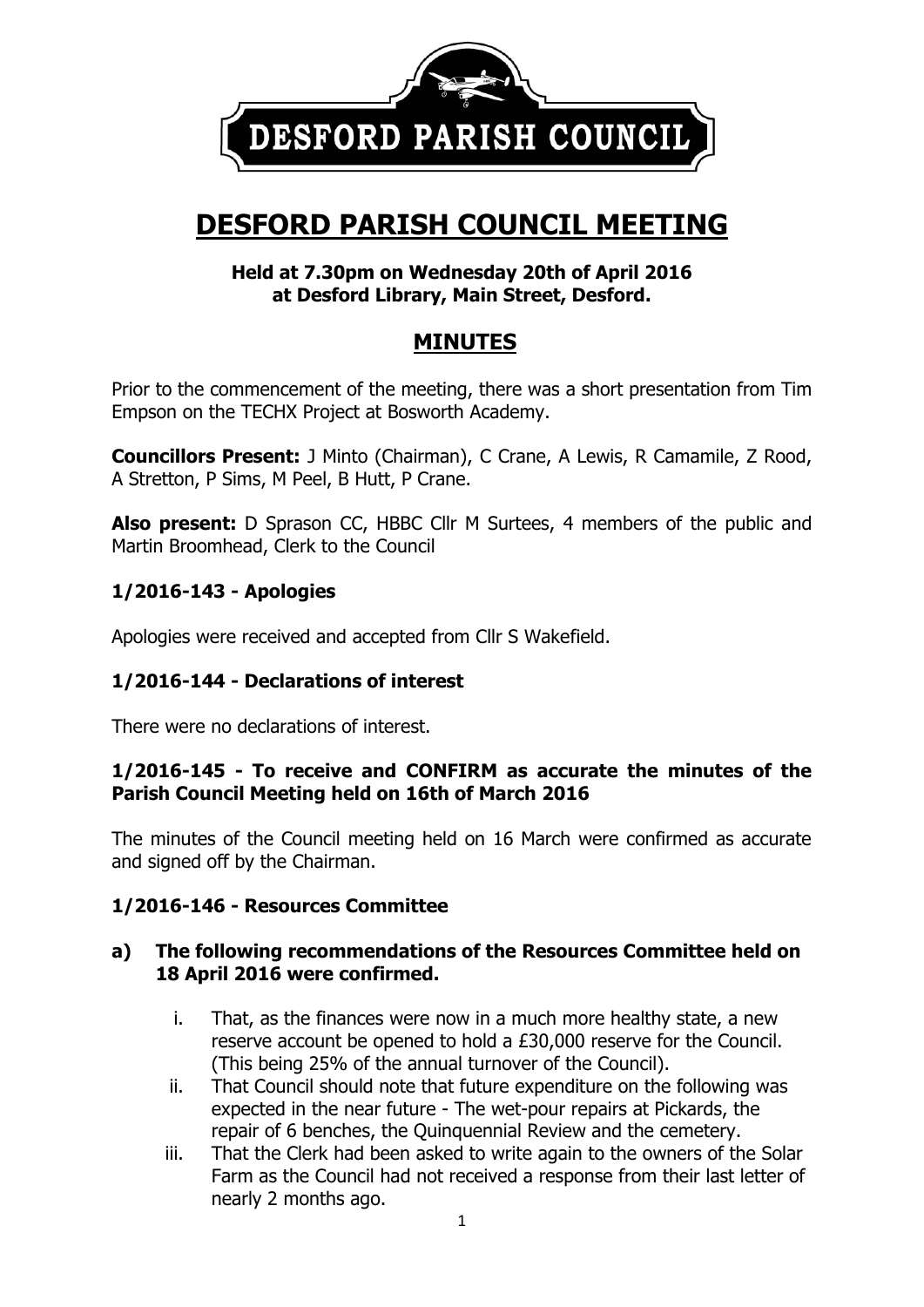- iv. That BH was helping confirm details for the insurance quotes for the 3 policies due for renewal on 1 June.
- v. To note that the Draft Financial Regulations would be ready to be adopted at the next meeting.
- vi. That 'Desford in Bloom' be provided with a cash float of £100.00.
- vii. That BH had prepared a schedule of likely payments for supplies for the 'DiB' initiative and that approval should be given for payments to be made when required.
- viii. That the Neighbourhood Plan Group be provided with a cash float of £250.00. This comprises of £100 float and £150 for the meetings.
- ix. That a quinquennial review of all of the Councils buildings should be carried out.
- x. That the issue of the registry of the Kirkby Road car park needed to be resolved and that approval be given to expenditure up to £50.00 for the likely Land Registry charges.

# **b) To receive and CONFIRM reconciliation of accounts for March 2016**

Details of the reconciliations of the accounts were circulated and approved.

# **c) To confirm Income & Expenditure to date**

Details of the income and expenditure since the last meeting were circulated and approved.

# **d) To RECOMMEND that invoices up to the 20 April be paid**

The following invoices were approved for payment.

| <b>DPC Accounts Payable</b>                        | <b>Nett</b><br>invoice | <b>VAT</b> | <b>Invoice</b><br>total |
|----------------------------------------------------|------------------------|------------|-------------------------|
| Sunningdale Landscape Supplies Ltd                 | £48.34                 | £9.66      | £58.00                  |
| E-on - Street Lighting Quarterly Maintenance       | £74.12                 | £14.82     | £88.94                  |
| HBBC - 2 No Trade Waste Bins (Quarterly payment)   | £266.50                | £0.00      | £266.50                 |
| 7 Stars Road - Unmetered supply                    | £56.55                 | £2.83      | £59.38                  |
| <b>LRALC &amp; NALC Annual Membership</b>          | £552.78                | £0.00      | £552.78                 |
| P Richards Environmental Services (Invoice No 210) | £75.00                 | £0.00      | £75.00                  |
| <b>ESPO - Paper and Stationery supplies</b>        | £86.50                 | £17.31     | £103.81                 |
| <b>LRALC Clerk's Training</b>                      | £70.00                 | £0.00      | £70.00                  |
| Clerk's Salary for March 2016                      | £1,141.44              | £0.00      | £1,141.44               |
| Income Tax & NI related to Clerk's salary          | £418.56                | £0.00      | £418.56                 |
| Clerk's expenses - February & March 2016           | £92.55                 | £0.00      | £92.55                  |
| R A Lomas - March 2016 Invoice                     | £90.00                 | £0.00      | £90.00                  |

# **1/2016-147 - BOROUGH COUNCILLORS/COUNTY COUNCILLOR REPORTS**

County Councillor D Sprason spoke about the following issues.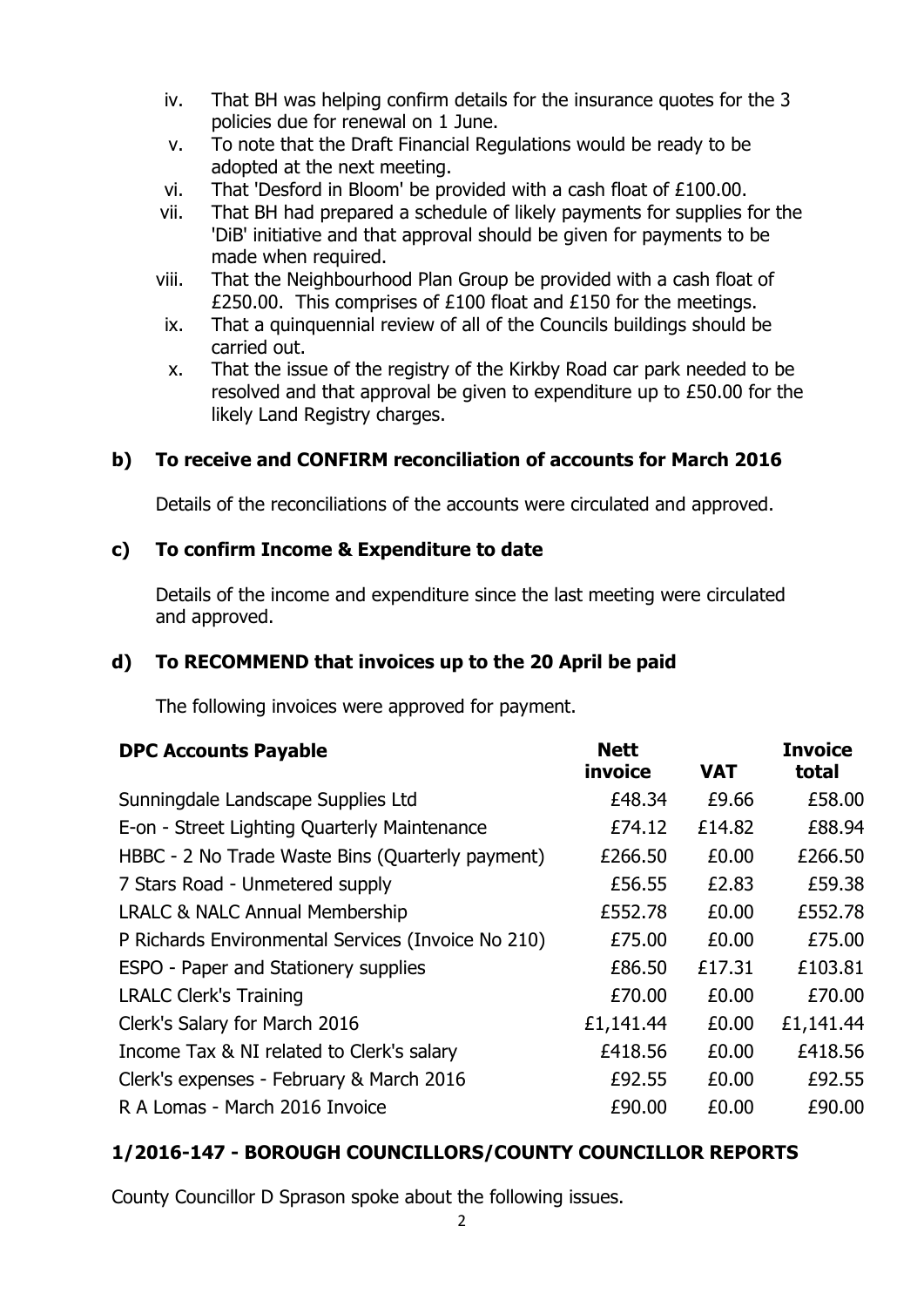- a) The changes expected that would lead to a significant reduction in the way that the County Council got involved with the education service in the county.
- b) The changes in the charges and times of opening of the Household Waste sites.
- c) The lack of progress on sorting out the future of Desford library.
- d) Concerns that that had been raised about the grass verge mowing arrangements.
- e) Continuing concerns about HGVs in the village.

Borough Councillor M Surtees spoke about the following issues.

- a) The new Hinckley leisure centre will open shortly.
- b) In response to concerns about HBBC concentrating too much on the urban areas around Hinckley, MS indicated that the Council had set up the Rural Initiative Fund.

# **1/2016-148 - PARISHIONERS PARTICIPATION**

Ewan Lindsay of the Desford in Bloom Group raised a concern about the purchase of the water bowser for the DiB initiative.

Following discussion, Council approved the purchase of a suitable bowser, subject to funding being available. Council also agreed that, for this specific item, the financial regulation requiring 3 quotes to be sought would be waived.

Ewan also raised concern about the grass cutting in the churchyard. The Chairman pointed out that the new Grounds Maintenance contract had only just started and that the contract should be given time to get underway.

The Chairman took the opportunity to publicly thank Ewan for all his hard work on the DiB initiative.

# **1/2016-149 - PLANNING AND NEIGHBOURHOOD PLAN**

### **a) To receive Planning Committee minutes**

The minutes of the Planning Committee meeting held on 4 April were noted.

AL reported that she is still trying to sort out power supplies from lamp columns for the Christmas decorations.

It was noted that HBBC needed to be contacted about the litter bins by the Kirkby Road playing fields.

MP also mentioned that repairs needed to be organised to 7 benches owned by the Council. Quotes would have to be sought for this.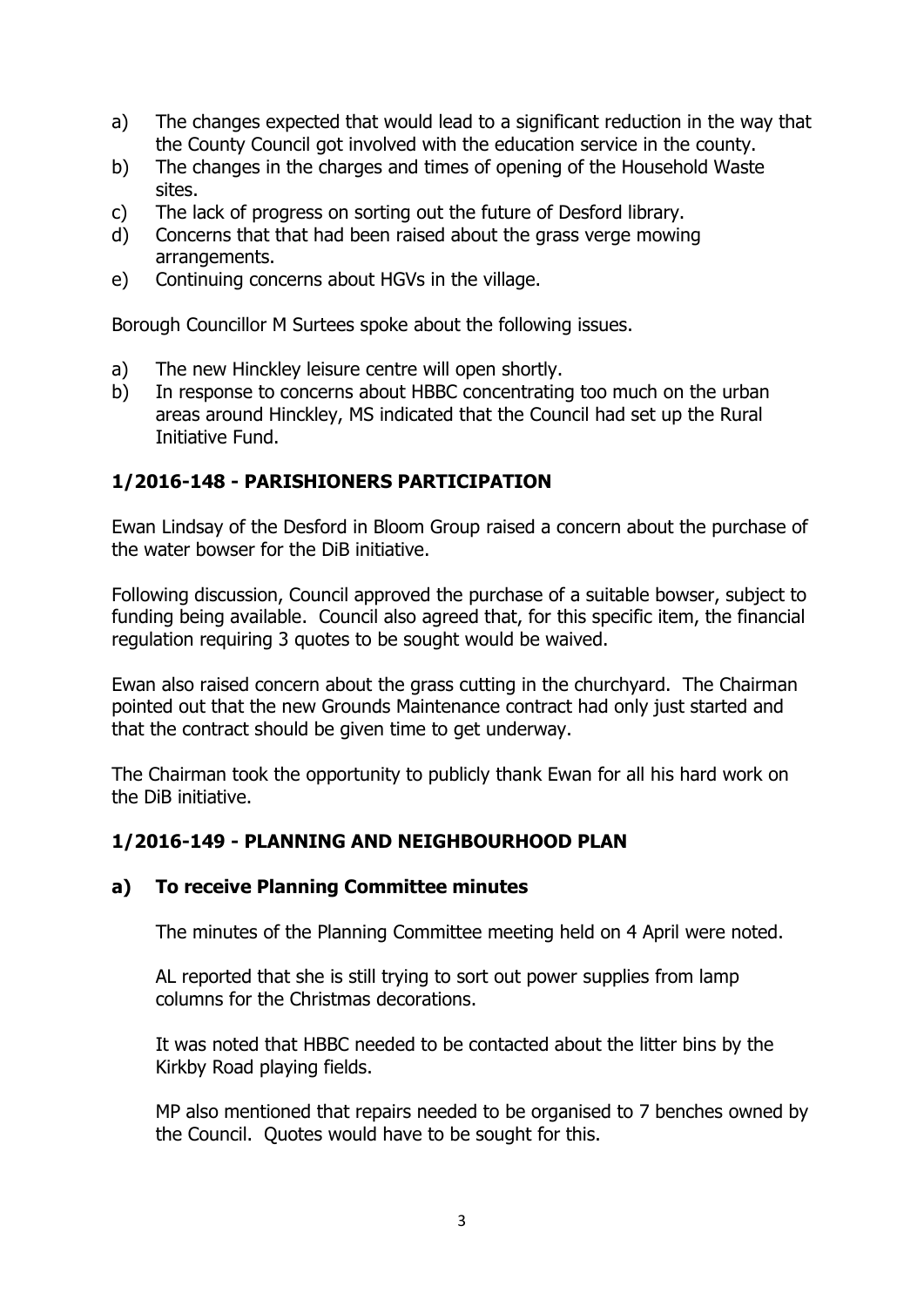The Clerk mentioned that he had received S106 information from HBBC that he would circulate.

### **b) To receive information on Applications, Withdrawals, Refusals, Approvals and Appeals.**

Details of these were circulated and noted.

# **c) Update on the Neighbourhood Plan.**

The minutes of the meeting of the Neighbourhood Plan Group held on 12 April were circulated and noted.

The leaflets would be ready soon and volunteers were sought to help with delivery.

# **1/2016-150 - ALLOTMENT WORKING GROUP**

Minutes of the Allotment Group meeting held on 5 April were circulated and noted.

PC noted that receiving and banking allotment rents had recently increased the Clerk's workload and that alternative arrangements would be made in future.

PC and the Clerk would meet to ensure that all allotment rent had been accounted for. (Also to check to see if there were any free allotments).

PC also confirmed that the first inspection had been carried out.

Finally, PC suggested that a more permanent solution to the access road and car park surfacing needed to be sorted out.

### **1/2016-151 - PROCUREMENT WORKING GROUP – Including an Update on the Grounds Maintenance Contract**

It was noted that the Working Group had not met recently, but that the new Grounds Maintenance contract was now up and running.

Following discussion, it was agreed that the plants for the planters should, where possible, match the DiB colour scheme of white, pink and purple.

# **1/2016-152 - PICKARDS RECREATION GROUND - DOG MESS**

Concerns had been expressed by local residents that dog-owners seemed to be taking over the park.

However, some councillors felt that youths gathering at the park was more of a problem. AS also stated that she had carried out a small survey over 5 days and concluded that dog-poo was not a major problem. Evidence suggested that litter was much more of a problem.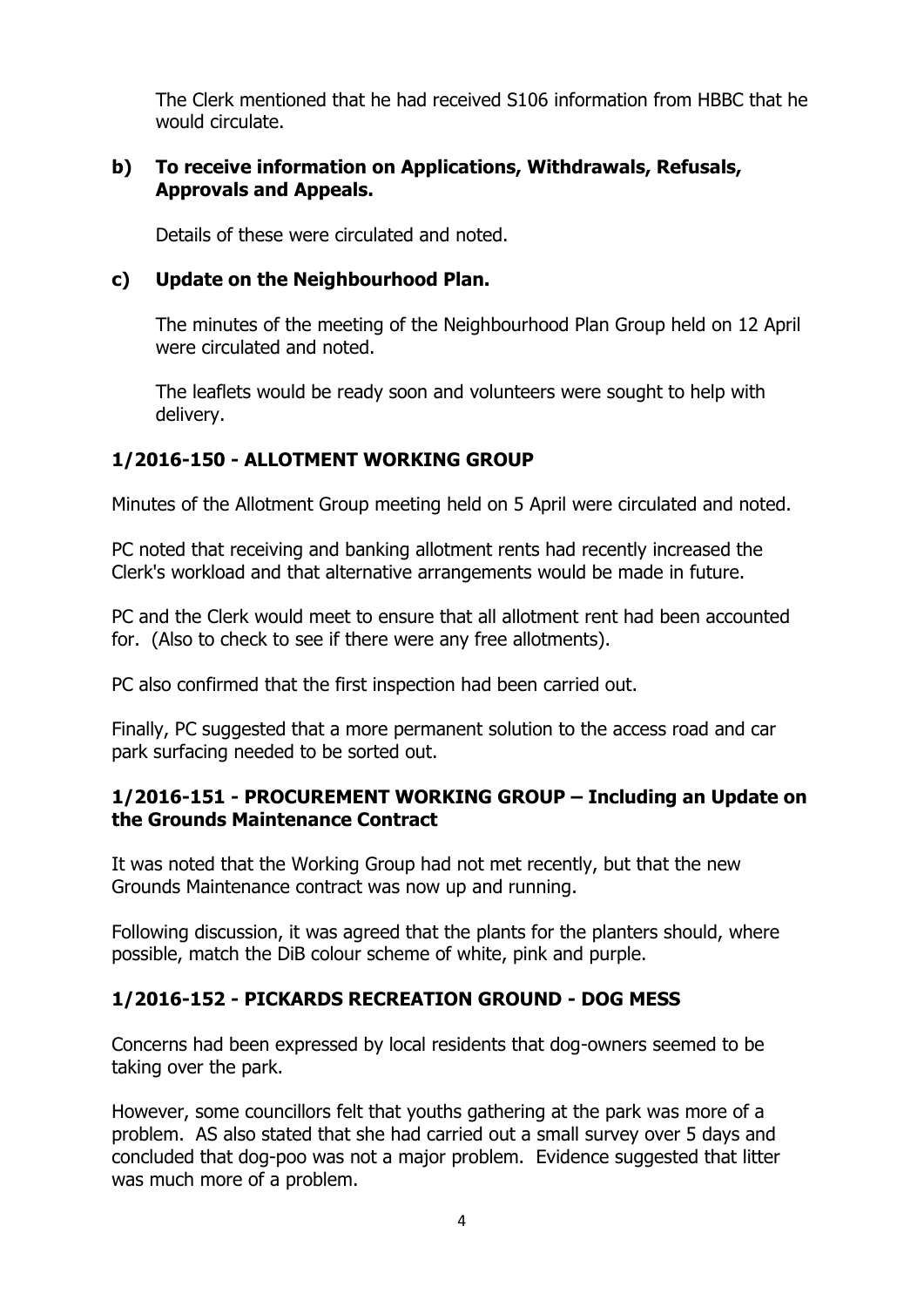Following discussion, it was agreed that the Clerk would put up a notice indicating that the Council wanted to ensure that Pickards Recreation Ground was mainly for children and that dog owners should behave responsibly. The situation would be monitored.

# **1/2016-153 - DUMPING PROBLEM IN LINDRIDGE LANE, DESFORD**

Following a discussion, it was agreed that the Clerk would contact our dog-waste contractor to ask what their arrangements were for disposal of the waste they collected.

# **1/2016-154 - CLERKS REPORT**

### a) **Change of date for Annual Parish Council Meeting**

It was noted that the Annual Meeting of the Parish Council is now set for Wednesday the 11th of May and would be held at Desford Library.

### **b) Proposed Newsletter**

PC stated that she had prepared 4 articles for the newsletter and further items were required. AS agreed to put the newsletter together. An article about flytipping was requested. CC would do an article on the cemetery. JM will prepare an article on responsible dog-ownership. Photos were also suggested.

PC will get a quote for 500 to be printed.

### **c) HBBC LEADER Programme - 27th April**

This meeting will provide further information about grant funding opportunities. Cllr C Crane is booked to attend.

# **d) Active Places Data - Sport England Site Validation**

The PC has received a request on behalf of Sport England, which appears to relate to the Kirkby Road playing field and (possibly) Sport in Desford.

The Clerk will contact Jim Houghton about this.

### **e) HBBC Growth Workshop - 4 May 2016**

Cllrs P Crane and B Hutt are now booked to attend this workshop.

### **f) Concerns over new street lights in the Church Lane Conservation Area**

Concerns have been expressed about new street lights in Church Lane which are very modern and completely out of keeping with the heritage lamps that are already installed in this location.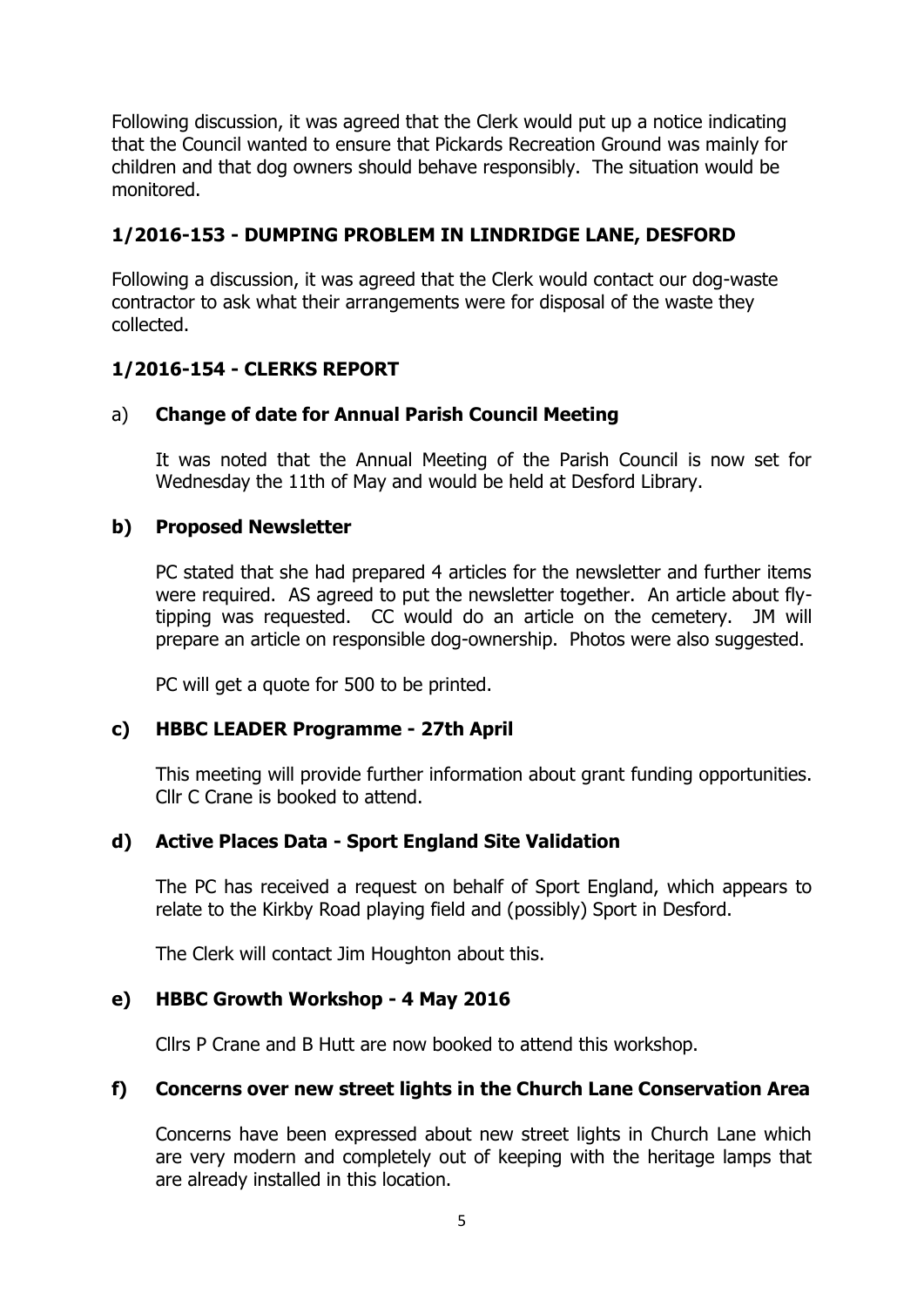### **g) Section 106 Funding**

Karen Pegg and a colleague from the HBBC Planning Team have agreed to attend our June Council meeting, but would like advance notice of any questions that we're likely to raise.

### **h) LCC Notice Board Licence for signature**

Leicestershire County Council have sent us 2 copies of the Licence which will allow the Notice Board to be erected outside the library. These will be signed by the Chairman after the meeting.

# **1/2016-155 - UPDATE ON REVIEW OF COMMITTEES**

A schedule of meetings was circulated and approved in principle, subject to evening meetings starting at 7.00. The Clerk would prepare a full list of meeting dates and times for approval at the Annual PC meeting on 11 May.

### **1/2016-156 - TO RECEIVE AN UPDATE ON PROGRESS TO PREVENT THE ACCESS OF HGV's THROUGH THE VILLAGE**

AS stated that, despite the claims of LCC, no new signage had been erected diverting HGVs away from the village. AS also stated that she had not received any substantive responses from LCC despite sending them over 20 e-mails. In addition, LCC had not arranged the meeting that had been promised to discuss this issue.

MP also indicated that he had not received any response from his letter to the County Council.

RC suggested that all letters to LCC should be sent by the Clerk.

Also under this item, significant concerns were expressed about parking around the Pesto Restaurant. It was agreed that double-yellow lines would be requested outside this location and that HBBC be asked to monitor the situation via their traffic wardens.

# **1/2016-157 - TO REVIEW THE SITUATION RE SPEED WATCH**

There was no update on this and AL agreed to organise the necessary forms and signatures to get this organised.

### **1/2016-158 - UPDATE ON THE OUTSTANDING CONTRIBUTION RE SOLAR FARM**

As no response had been received, the Clerk was asked to write a follow-up letter on this issue.

# **1/2016-159 - INFORMATION EXCHANGE**